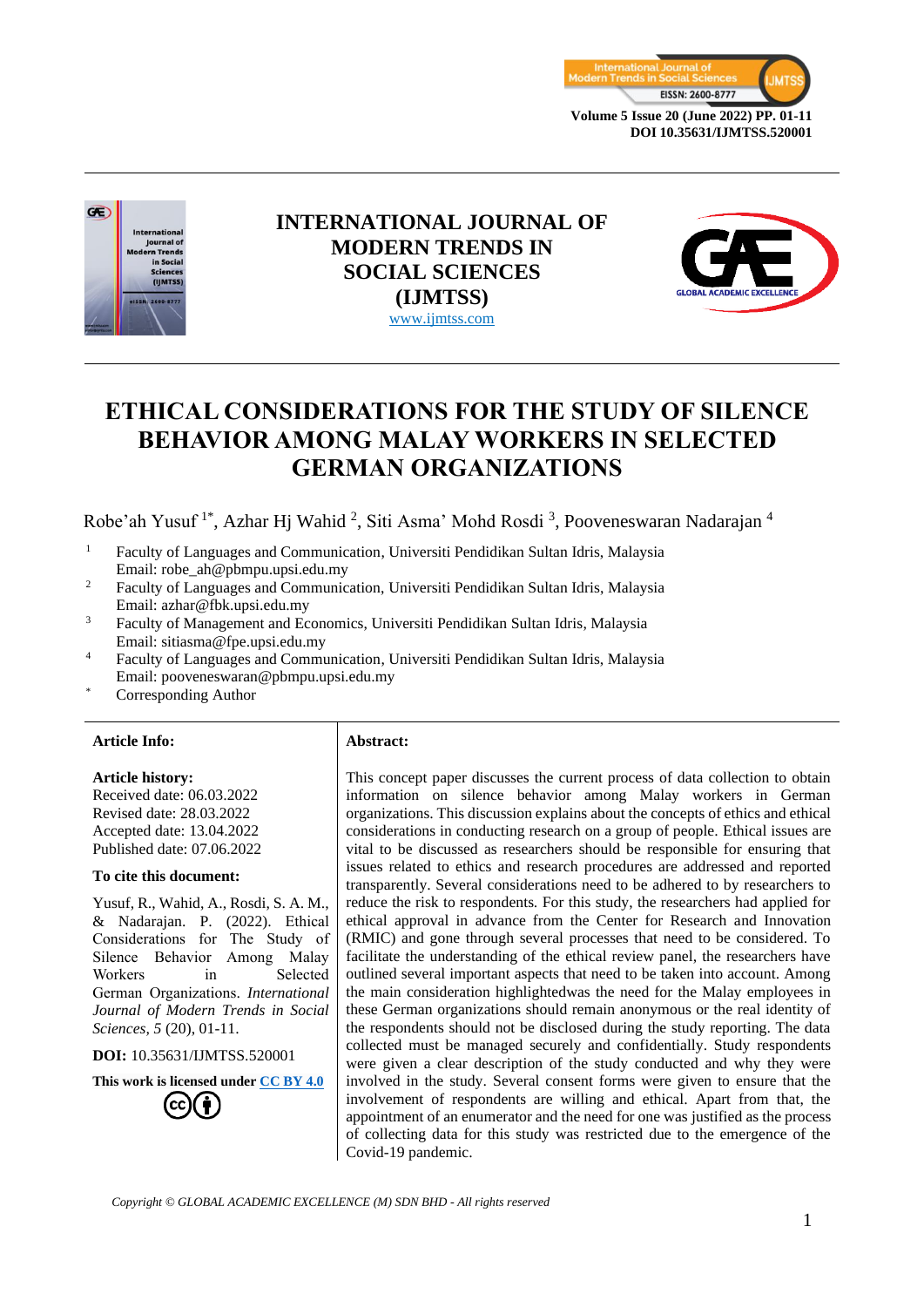

#### **Keywords:**

Ethical Consideration; Risk; Silence Behaviour; Norm; Confidential

## **Introduction**

Research ethics is a good practice in research that holds the firmness of core ethical principles in protecting the rights and safety of humans, animals and ecosystems for the sake of universal well-being while complying with all rules and legislation (Fleming, 2018). This is because researchers need to understand that ethics act as a guideline in conducting any studies and researchers who do not adhere to ethics will damage the reputation of research. After all, adhering to ethics is the responsibility of the researcher (Zegwaard, Campbell & Pretti, 2017). Researchers should take full responsibility for practicing ethics with self -awareness when conducting research. In short, ethics is the responsibility of the researcher. Most importantly, the researcher must be responsible for safeguarding the safety, dignity, rights and well -being of the respondents. According to Chun (2017), researchers need to take care of various other ethical issues at different stages of the research process. Both the researcher and the respondent or the study participant have an important role to play. Researchers need to safeguard the rights of respondents or study participants. As respondents or study participants, they have the right and can consider wanting to participate or refuse to become respondents or study participants based on their own perspective.

Based on the great responsibility as a researcher, one should be concerned about the type of research conducted and consider ethical issues in his study, especially studies involving living things such as humans or animals. This discussion revolves around studies involving humans. Human studies, in any study context, are any studies conducted on people, their data or biological specimens including studying humans involves various procedures as follows:

- 1. Review or interview
- 2. Psychological, physiological or medical testing or treatment
- 3. Observations by researchers
- 4. Personal documents or other materials
- 5. Collection and use of their organs, tissues or body fluids (e.g., skin, blood, urine, saliva, hair, bones, tumours and other biopsy specimens)
- 6. Access to their information (in an identifiable, re-identifiable or non-identifiable form) as part of a published source or database

Ethical issues are very important in research as a guide to complement each study conducted. Research that does not adhere to research ethics will damage the reputation and results of research, especially research involving human beings as subjects. This is because it has a direct bearing on the life of the subjects involved in the study.

#### **Literature Review**

Ethics is "the science of moral values and duties; the study of human ideals of character, action, and purpose." (Sales & Folkman, 2000). Ethics is the norm for behavior that distinguishes between acceptable and unacceptable behaviours. Usually expressed in the list of rules, professional codes of conduct, religious beliefs, or any good, sensible words that show distinction between right and wrong (American Psychological Association, 2002). Among the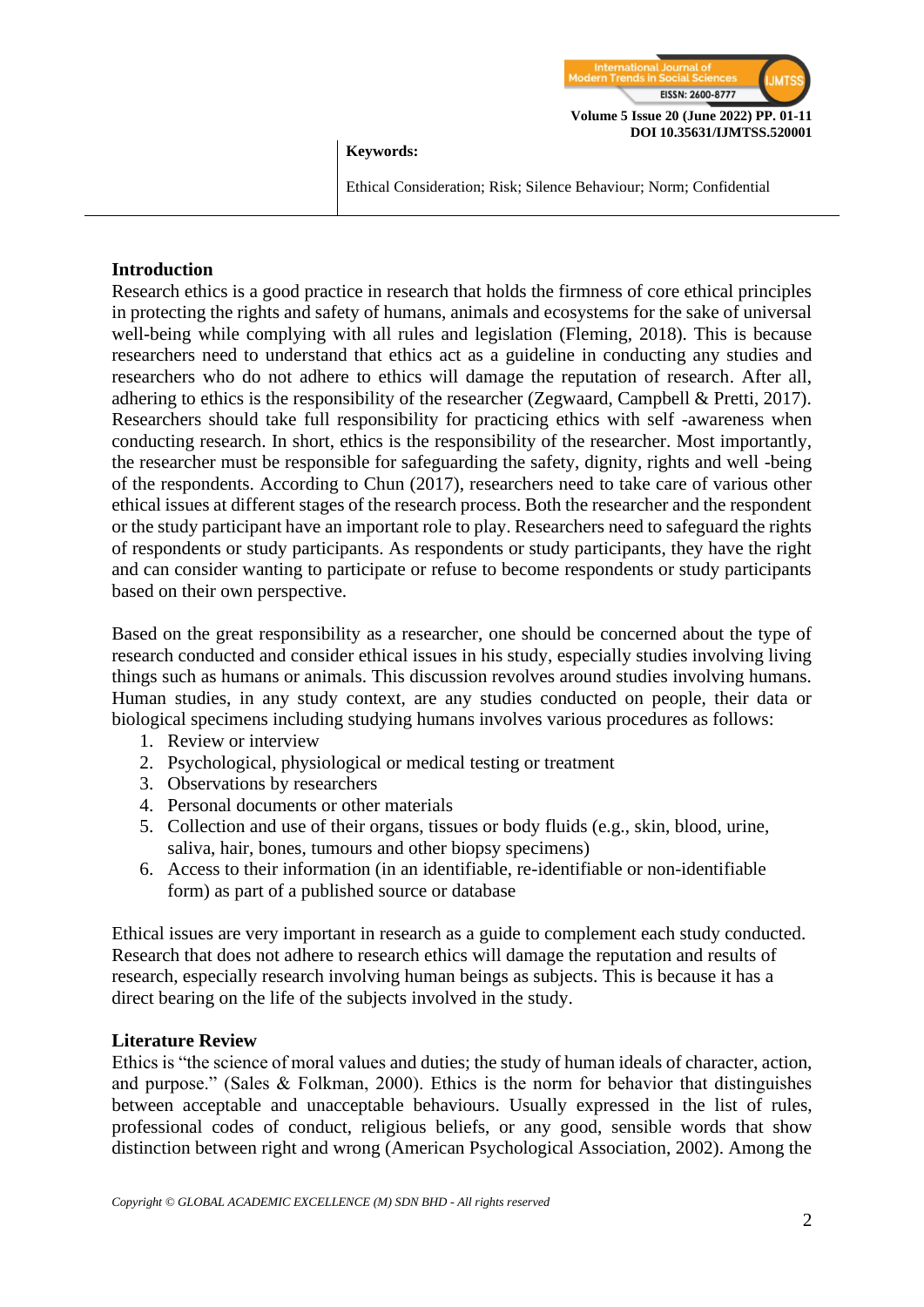

basic principles of research ethics involving humans is not to harm respondents (Stephenson, Giles & Bissaker, 2018).

According to Bartkus and Higgs (2011), most people recognize some common ethical norms but different individuals interpret, apply, and balance these norms in different ways in their values and life experiences. However, ethics is different from law. Ethical norms tend to be broader and informal than the concept of law. The two concepts are different and distinguishable, such as legal but unethical to do or illegal but ethically acceptable.

According to Berg and Lune (2017), human experiments were conducted even before the 18th century. However, the ethical attitudes of researchers attracted public interest only after the 1940s because of human exploitation in some cases (Bilous, Hammersley & Lloyd, 2018). Professional codes and laws have since been introduced to prevent scientific distortion of human life (Brink, 2018).

The impact of the "Nazi Experiment" led to the introduction of the Nuremberg Code (1947) which was the main code enacted to protect human rights in research. According to Chopra, Golab, Pretti and Toulis (2018), the code focuses on voluntary informed consent, freedom to withdraw from research, protection from physical and mental harm, or suffering and death.

From the highlighted previous studies, it was found that there is still fewer research from Asia, especially Malaysia which discusses or studies the ethics of humanities research. Relatively, there is still a lack of empirical studies to fill the gaps in research on ethics in research involving human beings.

#### **Ethical Factors**

Every research must ensure that the methods, content and purpose do not violate the researcher's code of ethics, norms and universal values such as religion, culture and customs. If a study meets all the characteristics and principles of science but is not ethical, then the research is considered imperfect, such as manipulating humans, such as making human clones. Therefore, ethical considerations need to be taken into account in future research. This is worth considering and termed as an ethical consideration. Ethical considerations are a set of principles and values that must be adhered to when conducting human affairs. Ethical considerations ensure that no one acts in such a way that endangers society or individuals who may violate societal and religious norms (Filabi & Bulgarella, 2018).

Having this awareness will reduce the risk and be able to prevent people and organizations from engaging in activities that are not good and detrimental to certain parties. Ethical issues are based on the honesty of the researcher. Researchers must demonstrate all efforts to ensure that every research step is carried out honestly and all data obtained are accurate. According to Casson (2013), there are many organizations, such as the Publishing Ethics Committee dedicated to promoting ethics in scientific research. Organizations mostly agree that ethics is not something to think after or a side note to research studies. Ethics is an important aspect of research that needs to remain at the forefront in the beginning of research work.

#### **Important Elements of Ethics**

*Copyright © GLOBAL ACADEMIC EXCELLENCE (M) SDN BHD - All rights reserved* When conducting research involving humans, several important elements need to be considered by the researcher. The following is a summary of the essential elements of ethics as outlined by several past researchers (MacFarlane, 2009; O'Mathúna, 2012).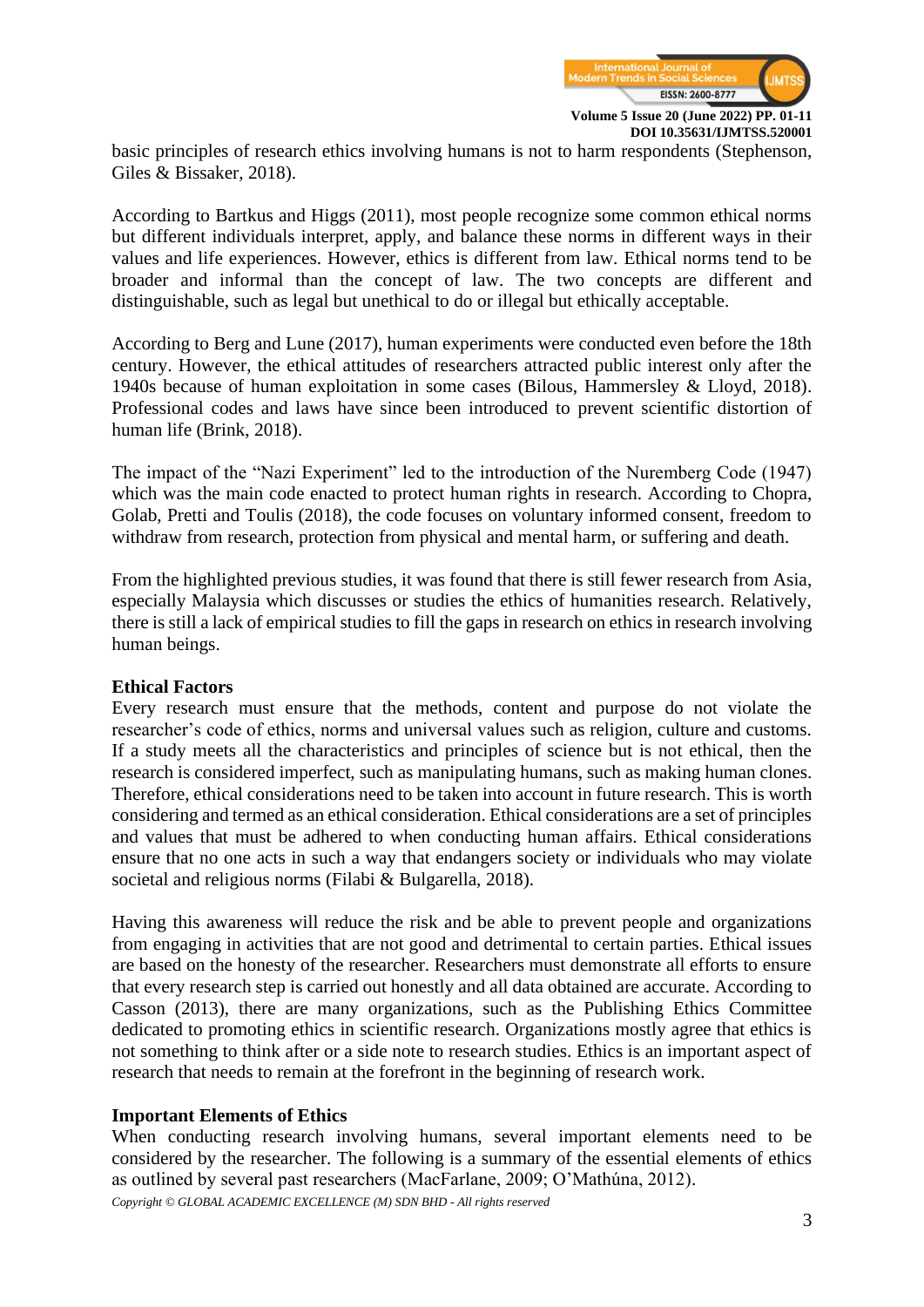

- i. Language researchers provide complete information in easy-to-understand language. The description is also necessary so that the respondents understand what the researcher wants.
- ii. Respondent's feelings-given enough time for the respondent to answer the questions and it should not include embarrassing questions, cause emotional turmoil or about unpleasant experiences. In general, researchers should not expose respondents or subjects to emotional, mental or physical stress.
- iii. Ethics in all levels of research researchers should emphasize the ethics of selecting research problems, determining research methods, data collection, data analysis, interpretation and reporting of research.
- iv. Know the level of education of the respondents take into account the level of education of the sample to be studied. Must not assign inappropriate or complicated tasks to respondents. This situation, if it occurs, will complicate the research process and will cause a negative response from the sample being studied.
- v. Be honest with the respondent explain to the respondent the goals and objectives of the study. Thus, respondents will voluntarily participate in the study.
- vi. Report on accurate data providing incomplete data, out of context, falsifying findings or presenting misleading facts is considered a violation of research ethics.
- vii. Maintain the confidentiality of the respondents the researcher must not disclose information about the study sample as it may jeopardize the safety or dignity of the respondents. Personal rights must be tightly controlled, preserved and must not fall into the hands of third parties.
- viii. Adhering to research ethics is the responsibility of the researcher. Failure to adhere to such ethics will jeopardize the validity, reliability or accuracy of the study conducted.
- ix. Comply with the rules set by the organization or company where the location of the data is being collected.

# **Code of Ethics**

Knowledge of codes of ethics is essential for individuals conducting research. In research, ethical issues are very important as a guide to complete each research conducted. Researchers should take into account the impact of their actions on the subject in their research. In this regard, several professional bodies of academic organizations have produced codes of ethics to guide researchers. According to MacFarlane (2009), the code of ethics enacted in the American Psychological Association (APA) is as follows:

- i. Researchers must maintain objectivity in their research.
- ii. Researchers should be aware of the limitations of their abilities and skills and not conduct research beyond the limits of their abilities.
- iii. Each individual or respondent surveyed has the right to himself/herself and his/her dignity to be protected.
- iv. All researchers should avoid causing and bringing danger to the respondents/subjects used in the study.
- v. Confidential information provided by study respondents must be kept confidential.
- vi. The findings of the study are presented honestly without any manipulation.
- vii. Researchers must not abuse their opportunity as a researcher to obtain information aside from the professional and research purposes.
- viii. Researchers should appreciate all assistance, cooperation, or sources of information obtained from others.

*Copyright © GLOBAL ACADEMIC EXCELLENCE (M) SDN BHD - All rights reserved*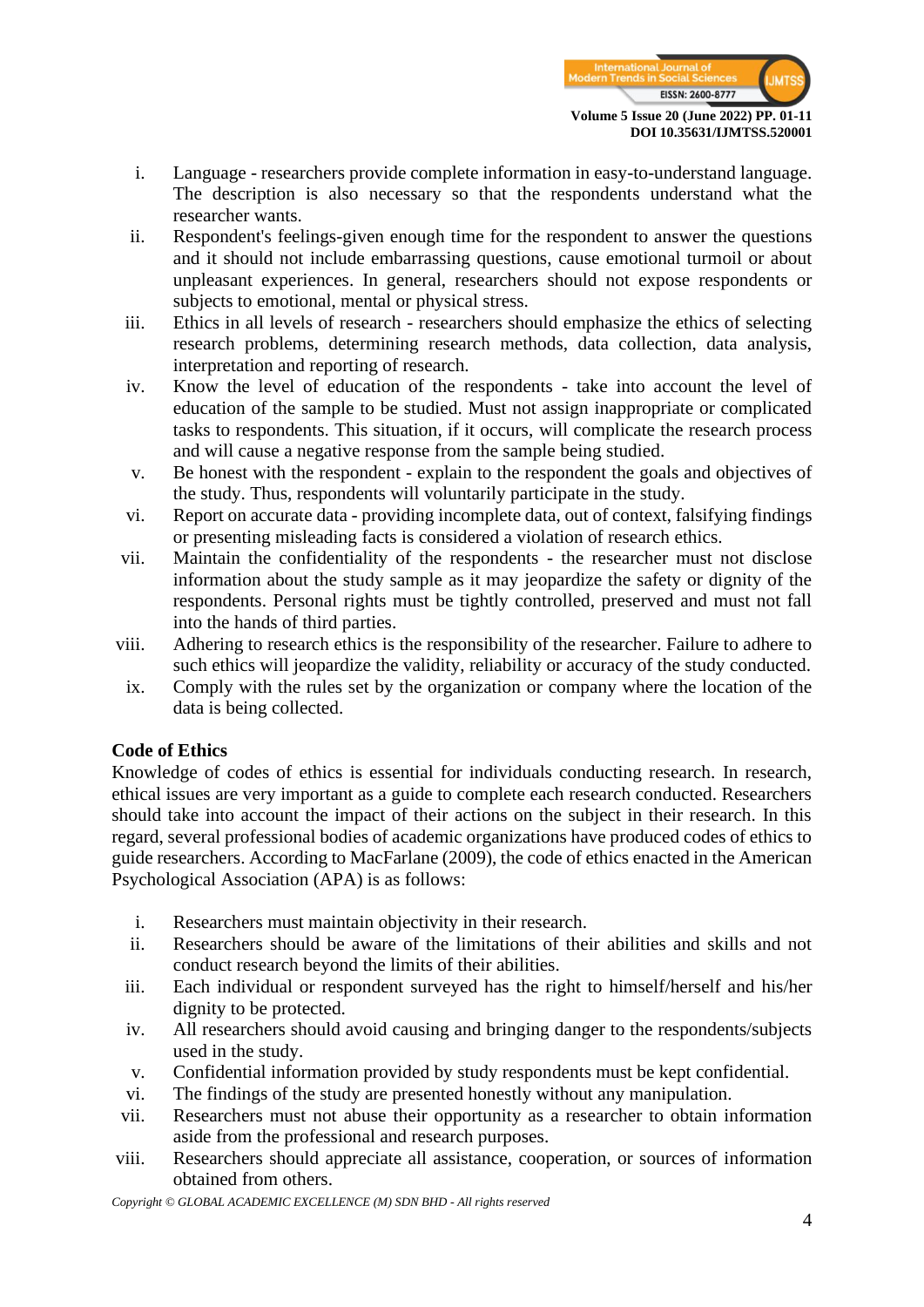

**DOI 10.35631/IJMTSS.520001**

ix. Researchers must not accept any assistance, sponsorship or other forms of assistance of personal interest that may violate ethical principles in conducting their research.

#### **Focus of the Study**

Research in various institutions is increasingly being implemented today, so more and more ethical issues have arisen in the field of Social Science research. This is especially true during the process of collecting data from organizations involving large respondents (Hirsch, 2019). Today's technological advances also make it easier for data to be exposed and easily disseminated without control. By in the study of mute behavior in German organizations, researchers made the existing research ethics in the organizations studied and, in the researcher's, own study centre as the main guideline.

This is because the study is a study that involves humans as respondents. Respondents in this discussion refer to a group of Malay workers in a German organization in Malaysia. The employees involved in this study were Malay employees who reported directly to their immediate German-ethnic boss. The selected organizations involve four main sectors, namely industrial, education, banking, services and others. For this study, researchers are instructed by the university's research department, RMIC to apply and fill in the application form to conduct human subjects-based studies and must obtain a certificate after attending an ethics workshop called Human Research Ethics Workshop (HREW Certificate) from Sultan Idris Education University (UPSI).

#### **A Study of Silence Behavior in German Organizations**

Silence behavior refers to a collective level phenomenon in an organization. According to (Breevaart, Bohle, Pletzer & Medina, 2020), employees keep important information and do not voice opinions for various reasons due to concern about risk, career security and many more. On the part of superiors, speaking out in response to important problems facing the organization helps in solving problems from the bottom up. However, this information sharing sometimes does not happen as expected. It is as if there is a strong force in most organizations that causes the withholding of information even though the information has the potential to bring down the organization. This issue is named as silence behavior in organizations based on the model from Morrison and Milliken (2000). This silence behaviour is a collective phenomenon. This may be due to top management characteristics, organizational and environmental characteristics, characteristics that influence employee interaction, management beliefs, organizational structure and policies, concerns over negative feedback from management and demographic inequality.

Benevene argues (2020), the mute behavior experienced by most organizations is influenced by certain powers that are difficult to disclose. Although most members in the organization knew what was going on, they did not dare to speak out for fear of receiving consequences especially the career aspect (Breevaart et. Al, 2020). There is also evidence to suggest that subordinate members prefer to be silence rather than channel negative news to superiors. Although many are aware that taking a silence attitude will only destroy the organization due to the shortcomings that occur, but not many dares to come forward to make a disclosure because they are more concerned about the safety of their careers in the organization. If members in an organization withhold and censor every important piece of information that should be channelled upwards, 98.4% of the information will not be received by top management for the decision-making process (Conrad, 2005).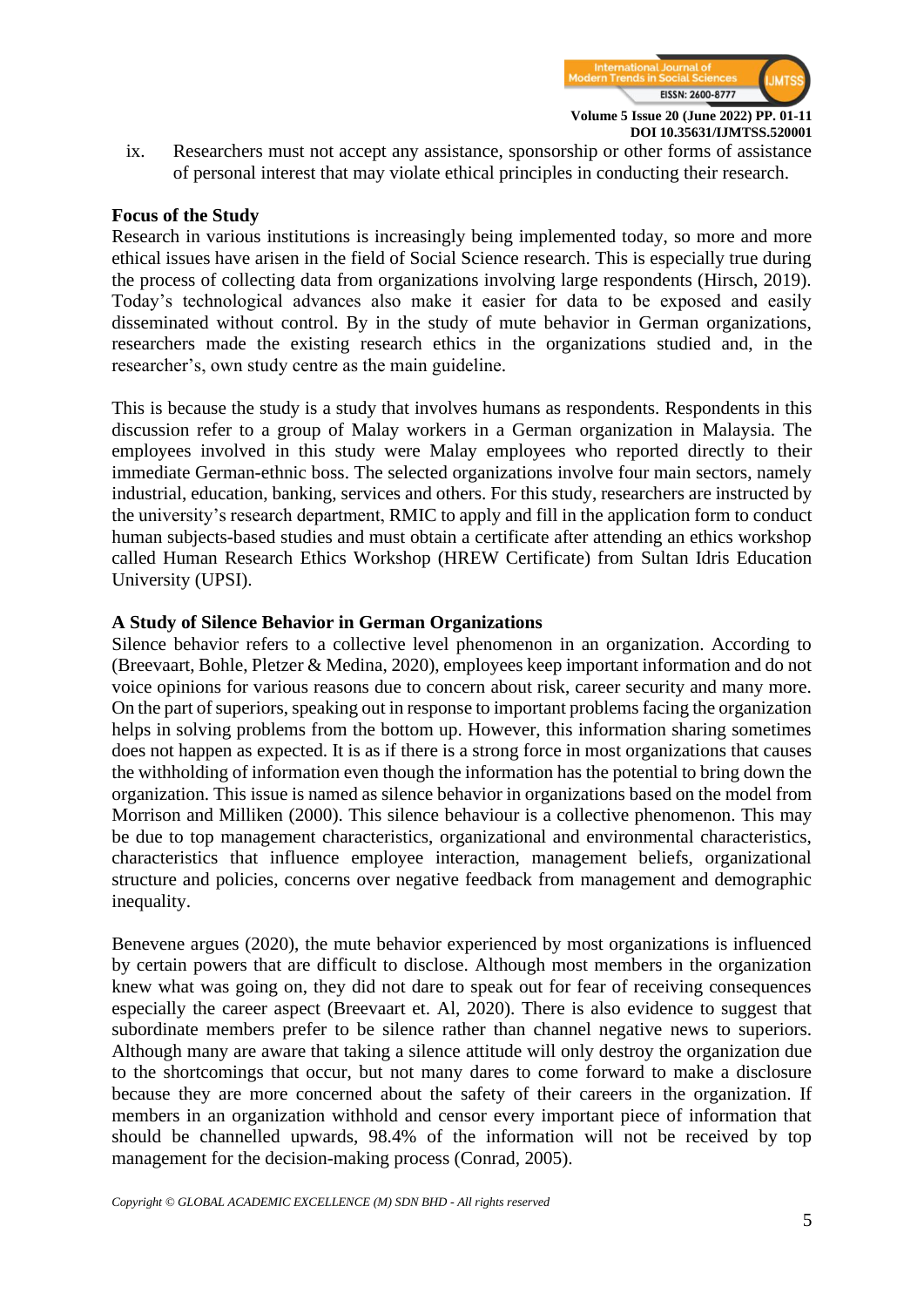

Such a situation will pose a problem to the top management to make the right decision as there is still a lot of important information that cannot be conveyed as a result of the mute behavior among the subordinate members. The study of Milliken, Morrison and Hewlin (2003) has successfully identified several issues that cause employees to choose to be silence. However, the study of Milliken et.al (2003), used only one independent variable which is the expectation of negative effects. These researchers admitted that there are weaknesses in their study because the study sample is small which consists of forty employees from the industrial sector who are still young and have no experience in using the interview method. Nevertheless, most recent studies on silence behavior involve quantitative methodologies.

This situation suggests research on silence behavior involves humans as a major subject. Every researcher should be aware that no matter what type of methodology is applied in research and has a variety of techniques yet there are a variety of different ethical issues to be addressed. Therefore, researchers are advised to pay attention to the existing guidelines of organizational ethics and professional ethics in the research to be conducted.

## **Methodology**

This paper is a concept paper that discusses the basic concepts of ethical procedures in data collection based on the considerations that need to be taken into account when starting the data collection process. This is a reference to the researcher's field of study. This is because as part of the process in data collection for research, each researcher is responsible for ensuring that issues related to research ethics and procedures are conducted and reported transparently as stated by Lucas, Fleming and Bhosale (2018). The researchers discussed the ethical considerations for the study of silence behavior among Malay employees in selected German organizations, for the reporting of the research methodology.

According to Chien and Chen (2008), part of the ethical procedure in research is that the researcher must provide a consent form that must be filled in and signed by the study respondents (consent letter). The form (consent letter) informs the researcher's identity such as name, institution, level of study, name of supervisor and telephone number or email to be contacted. Respondents were also given several forms (consent letters) which stated that their information were protected and will remain anonymous. Respondents were also given explanation on why they were selected as study participants, why data from them was necessary while emphasizing that their involvement does not involve risk and meant for study purposes only.

For this study, the researchers filled in the RMIC, UPSI research ethics approval application form to obtain the required amount of data from Malay employees in German organizations. Researchers explain that a group of people with certain characteristics are needed and targeted in this data collection affair. For this study, the researchers took data from 350 Malay respondents who reported to the nearest German leader. The purpose of this survey is to obtain data on the behavior of Malay workers when confronted with the nearest German boss. Because this study began to be implemented in 2019, researchers need to explain the need for enumerator appointment due to the COVID-19 pandemic.

*Copyright © GLOBAL ACADEMIC EXCELLENCE (M) SDN BHD - All rights reserved* Researchers explained that the steps in obtaining data were through telephone, email and questionnaires, which were collected through enumerators. Researchers set the condition to be eligible to be the respondents of the study are employees who have worked for five years or more under the German-based organizations or companies. All the respondents selected for the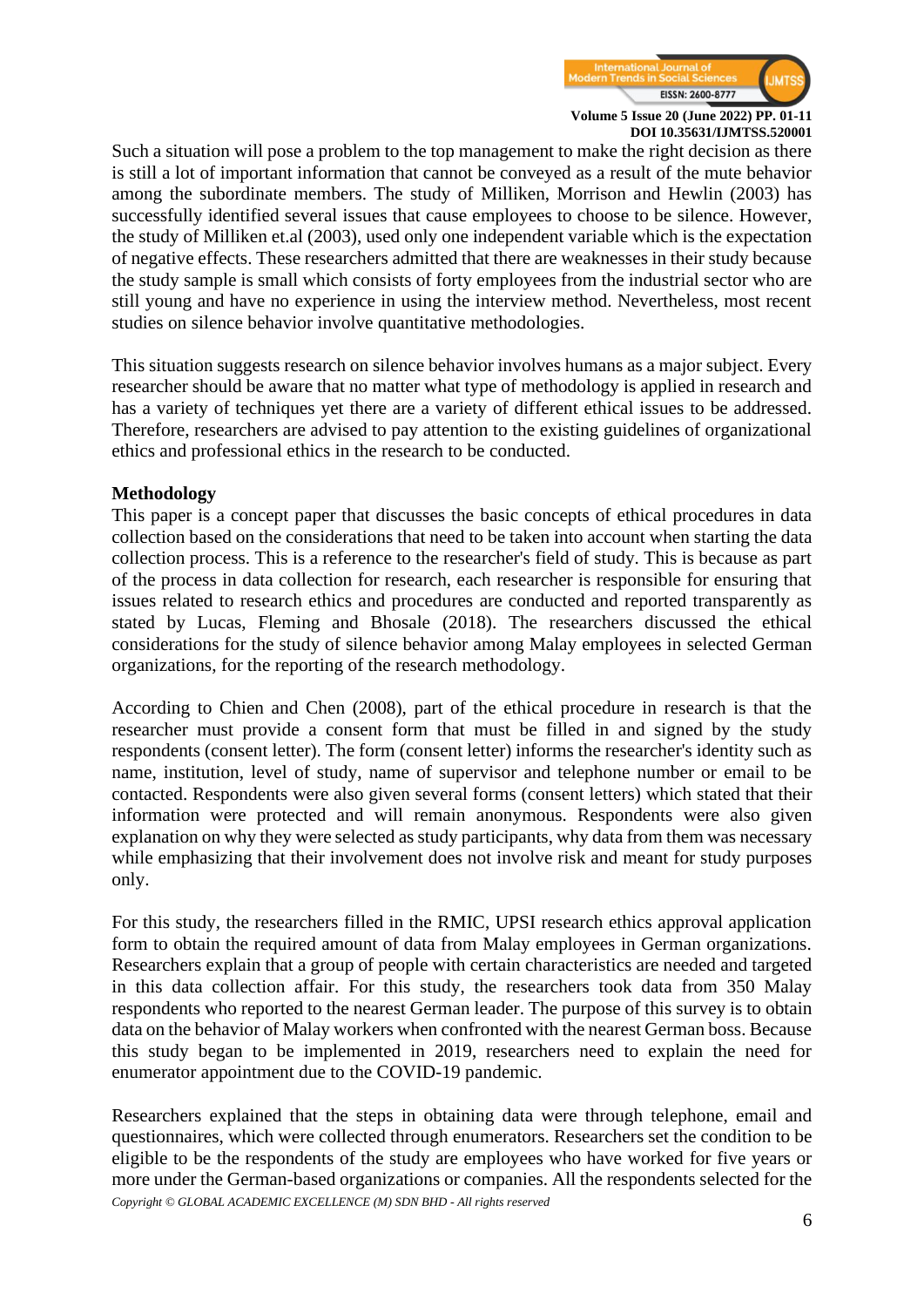

**DOI 10.35631/IJMTSS.520001**

purpose of the study were Malay and they report to their immediate German-ethnic bosses. Meanwhile, for the application for ethical approval, the researcher explained and attached a questionnaire that was verified by five panels of evaluators to obtain the permission of the research institution and the focused organization.

The researcher also explained the implication of the study, which is to reduce negative perceptions and explain the culture and behavior that exists in multinational organizations. Apart from explaining the contribution of the study to the respondents, the researcher also wrote the contribution of the study in the ethical approval application form from RMIC, UPSI. Next, the researchers stated the contribution of the study such as outlining new policies and models in the study of silence behaviour among Malaysian employees.

#### **Considerations in Data Collection Procedures**

For the study of the behavior of Malay workers in German organizations, the involvement of respondents in a study should be based on their consent. Respondents have the right not to participate if they are not interested. For this study as well, it was found that respondents from Code 1 (industrial sector workers) were less interested in participating in the study due to time constraints and working in shifts. Consent from every Malay employee in this study was essential to avoid high degree of bias.

Throughout this study, 200 forms were distributed for the first time, but only 102 were returned with a response rate of 50%. For the second distribution, it reached 181 as required. Given the existence of the COVID-19 pandemic situation, the appointment of an enumerator was very important because the opportunity to meet the respondents face-to-face were not possible. For this study, the appointment of enumerators, usually among the superiors or their immediate chief, turned out to be very helpful. Although it involves the help of an enumerator, researchers always try to adhere to the rules set by the organization or company where the location of the data is collected.

**Figure 1** explains the selection of respondents based on sectors as required for this study. The selection of the respondents was carried out using a random sampling method, based on their respective sectors.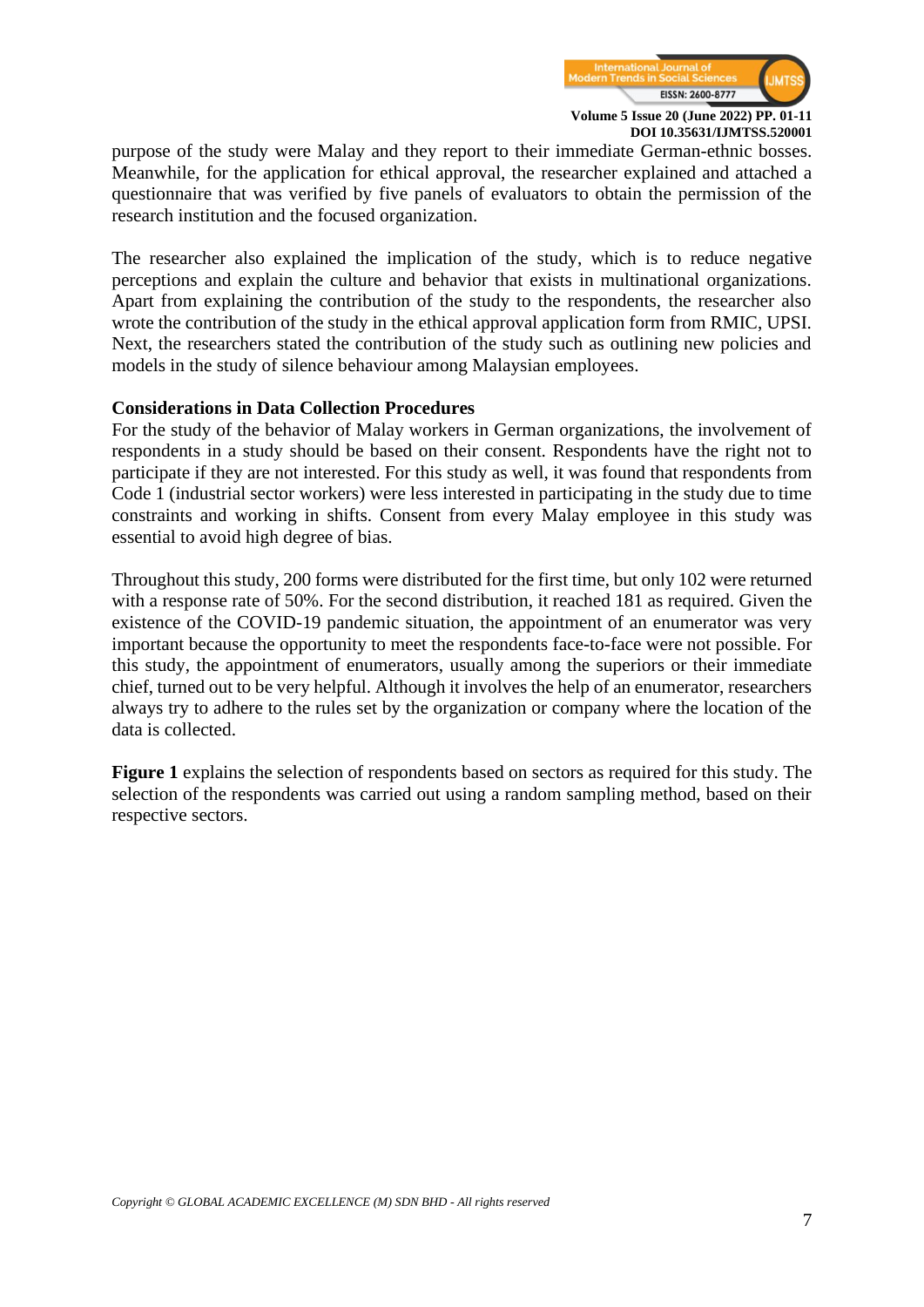





**Figure 1: Selection of Respondents Based on The Organization Sectors**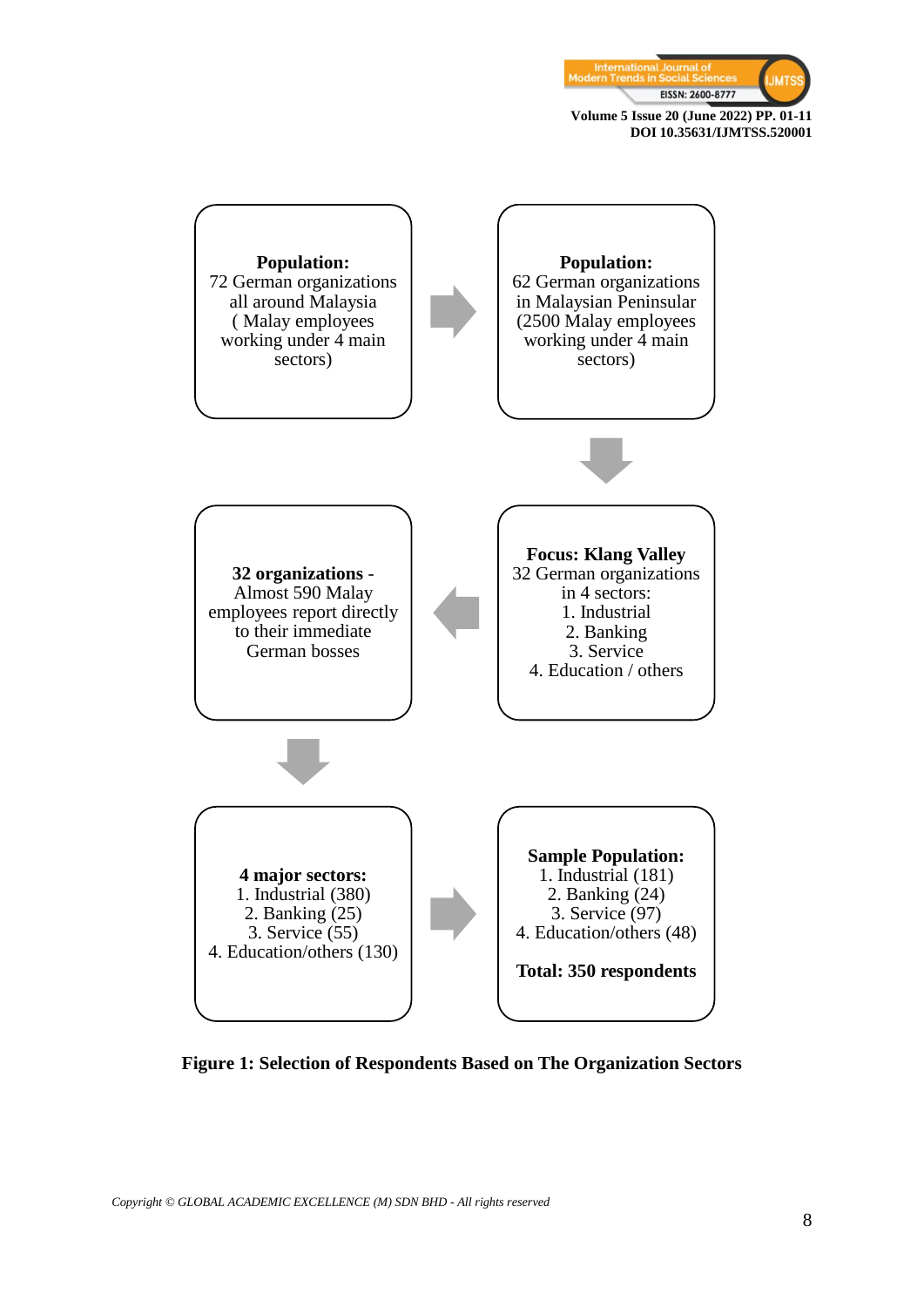

#### **Discussions**

The significance and importance of this discussion are to provide ethical guidance to future researchers to increase the sensitivity of researchers to follow ethical guidelines, especially in the following matters:

- 1. Notice of confidential data.
- 2. Notice that respondents can withdraw from the study at any time.
- 3. These permission forms must be placed in the "appendix" as proof.
- 4. Respondent's consent to participate in the study.
- 5. The length of time taken

The emotional impact of the from start till the end of the study must be considered as the issues related to privacy and confidentiality are taken into account during the data collection process (Bytheway, 2018). This is important because ethics in research is an aspect that ensures the guarantee of the rights and dignity of study respondents and their involvement in research does not harm them and their daily life (Cameron, 2018).

#### **Conclusion**

In order to obtain data for the study of silence behavior of Malay employees in German organizations, several considerations have been taken into account. Respondents that are Malay employees in German organizations should remain anonymous whereby their real identity cannot be revealed by researchers during reporting. The data collected must be managed securely and confidentially. Study respondents should be given a clear description of the study conducted and why they were involved in the study. Several consent forms were prepared to ensure that the respondents' involvement in this study felt secure and anonymous. Their participation was also ensured with proper consent and without any coercion.

In conclusion, failure to adhere to ethics will threaten the validity and reliability of the study conducted because of bias issues such as respondents will be tired, unfocused, missing data or respondents giving the similar answer for the entire questionnaire. Therefore, adhering to ethics is the responsibility of the researcher because many aspects need to be considered in conducting the research. All of these issues involve the following keywords such as voluntary participation, self-determination, physical injury, mental and emotional disorders, researcher identity, respondent identity, confidentiality, anonymity, confidential information, blurring of eyes and mind as well as dishonesty issues.

#### **References**

- American Psychological Association. (2002). Ethical principles of psychologists and code of conduct. *American Psychologist, 57*(12).
- Bartkus, K. R., & Higgs, J. (2011). Research in cooperative and work-integrated education. In R. K. Coll & K. E. Zegwaard (Eds.), *International handbook for cooperative and workintegrated education: International perspectives of theory, research and practice* (2nd ed., pp. 73-84). Lowell, MA: World Association for Cooperative Education.
- Benevene, P. (2020). Managing silence in workplaces. *J. Workplace Learn.* 32, 94–95. doi: 10.1108/JWL-02-2020-157.
- Berg, B. L., & Lune, H. (2017). *Qualtitative research methods for social sciences* (9th ed.). Boston, MA: Pearsons Education Ltd.
- Bickman, L., & Rog, D. (2009). Applied research design: A practical approach. In L. Bickman& D. Rog (Eds.), Handbook of applied social research methods (2nd ed., pp. 3–43). Thousand Oaks, CA: Sage.

*Copyright © GLOBAL ACADEMIC EXCELLENCE (M) SDN BHD - All rights reserved*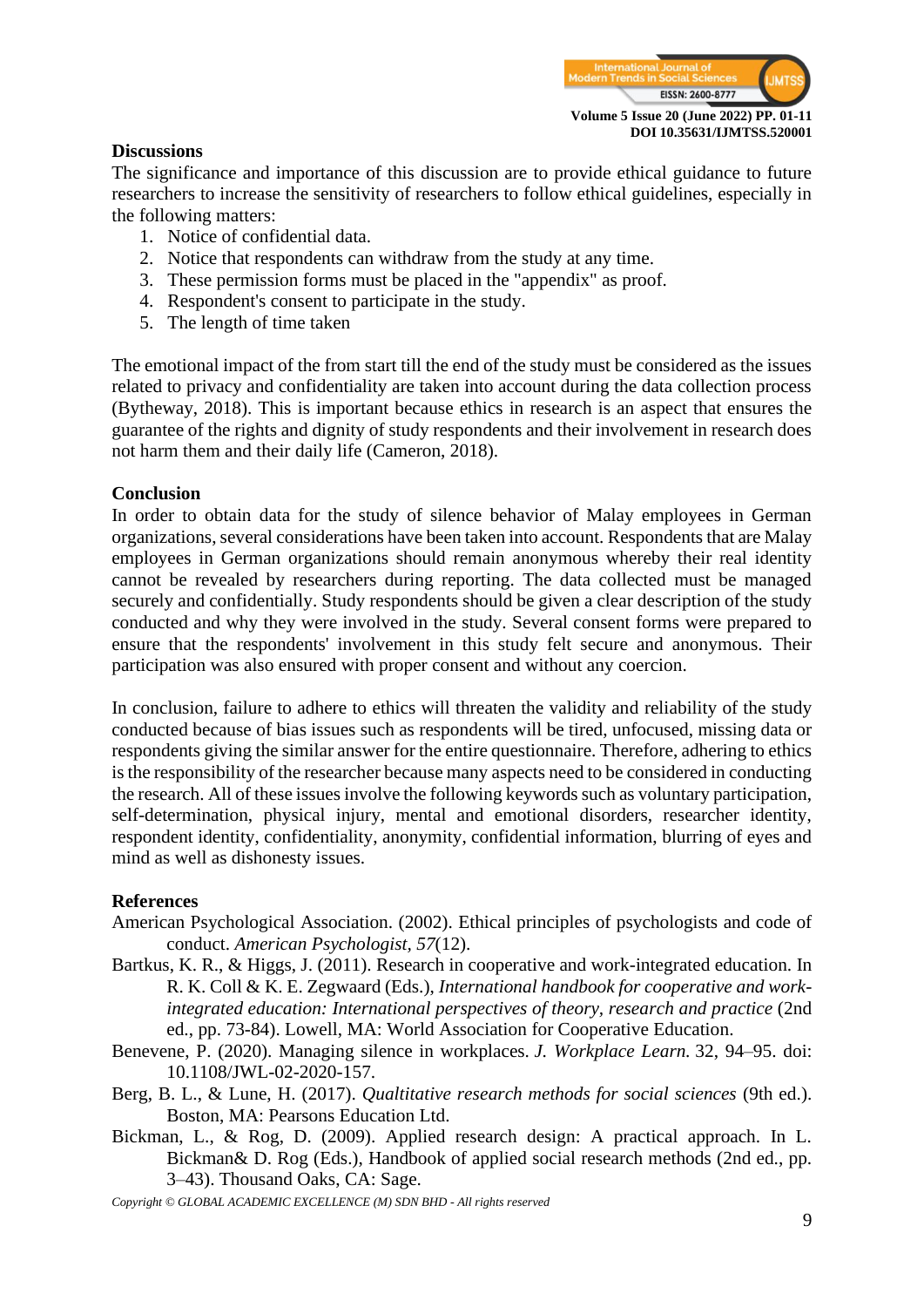

- Bilous, R., Hammersley, L., & Lloyd, J. (2018). Reflective practice as a research method for co-creating curriculum with international partner organisations [special issue]. *International Journal of Work-Integrated Learning*, *19*(3), 287-296.
- Breevaart, K., Bohle, S. L., Pletzer, J. L., and Medina, F. M. (2020). Voice and silence as immediate consequences of job insecurity. *Career Dev. Int.* 25, 204–220. doi: 10.1108/CDI-09-2018-0226.
- Brink, R. (2018). The investigation of information management of the work-integrated learning process by using a multiple-case design as a qualitative research paradigm [special issue]. *International Journal of Work-Integrated Learning*, *19*(3), 223- 235.
- Bytheway, J. (2018). Using grounded theory to explore learners' perspectives of workplace learning [special issue]. *International Journal of Work-Integrated Learning*, *19*(3), 249- 259.
- Cameron, C. (2018). The evolution of a mixed methods study in work-integrated learning [special issue]. *International Journal of Work-Integrated Learning*, *19*(3), 237-247.
- Casson, J. (2013). A review of the ethical aspects of corporate governance regulation and guidance in the EU. *Occasional Paper*, 8, pp.1-44.4.
- Chien, C. F., & Chen, L. F. (2008). Data mining to improve personnel selection and enhance human capital: A case study in high-technology industry. *Expert Systems with Applications*, *34*(1), 280-290.
- Chopra, S., Golab, L., Pretti, T. J., & Toulis, A. (2018). Using data mining methods for research in co-operative education [special issue]. *International Journal of Work-Integrated Learning*, *18*(3), 297-310.
- Chun, R. (2017) How virtuous global firms say they are: A content analysis of ethical values. *Journal of Business Ethics*,*155* (1), pp.57-73. DOI: 10.1007/s10551-017-3525-39.
- Coll, R. K., & Chapman, R. (2000). Evaluating service quality for cooperative education programs. *Asia-Pacific Journal of Cooperative Education*, *1*(2), 1-12.
- Coll, R. K., & Kalnins, T. (2009). A critical analysis of interpretive research studies in cooperative education and internships. *Journal of Cooperative Education and Internships*, *43*(1), 1-14.
- Coll, R. K., & Zegwaard, K. E. (2011). The state of the art and future issues for cooperative and work-integrated education. In R. K. Coll & K. E. Zegwaard (Eds.), *International handbook for cooperative and work-integrated education: International perspectives of theory, research and practice* (2nd ed., pp. 387-390).
- Conrad, C. (2005). Strategic Organisational Communication in a Global economy, Thompson Wadworth.
- Denzin, N., & Lincoln, Y. (2011). *The SAGE handbook of qualitative research*. Thousand Oaks, CA: SAGE.
- Filabi, A. & Bulgarella, C. (2018). Organisational culture drives ethical behaviour: Evidence from pilot studies. In OECD Global Anti-Corruption & Integrity Forum. Paris: OECD.
- Fleming, J. (2018). Recognizing and resolving the challenges of being an insider researcher in work-integrated learning [special issue]. *International Journal of Work-Integrated Learning*, *19*(3), 311-320.
- Haggerty, K. D. (2004). Ethics creep: Governing social science research in the name of ethics. *Qualitative Sociology*, *27*(4), 391- 414.
- Held, V. (2006). The ethics of care: Personal, political, and global. New York, NY: Oxford University Press.
- Hirsch, P. (2019). Keeping the fish fresh: Corporate compliance and ethical values, *Journal of Business Strategy,40*(2), pp.68-72.DOI: 10.1108/JBS-01-2019-0003.